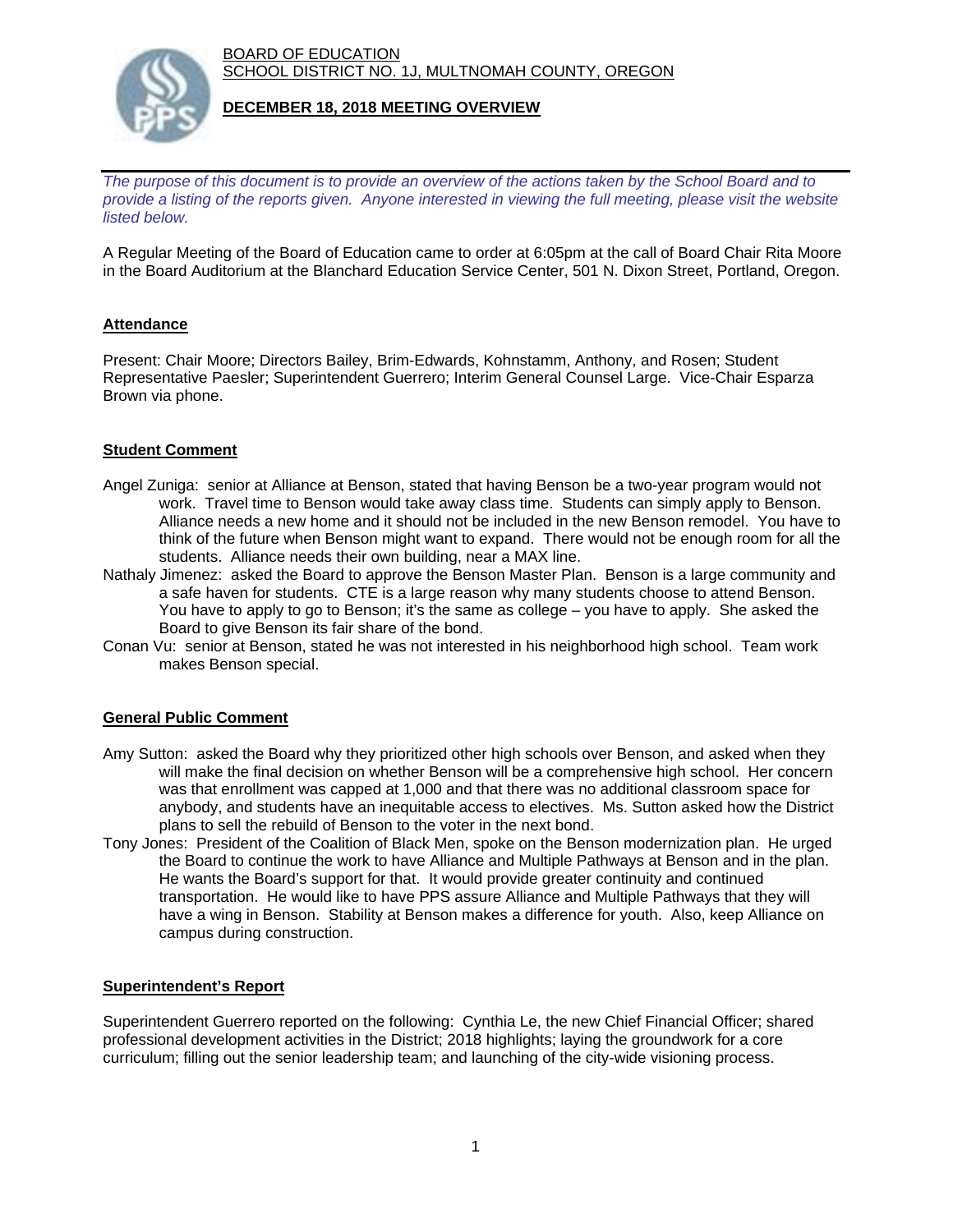#### **Action Items**

- District Council of Unions Contract Ratification Public Comment: None
- Portland Association of Teachers Substitute Contract Ratification Public Comment: None
- Comprehensive Annual Financial Report Public Comment: None
- Benson Education Specifications and Master Plan Public Comment:
	- Elizabeth O'Malley: asked the Board to value the education that Benson provides PPS. In 2014 and 2017, the District threatened to cut Benson sports programs. It takes energy to ward off threats. Now they were fighting for their share of the bond. When the Board allocated some of the Benson funds to other high schools, you identified where your preferences lie.
	- Steve Curley: certain schools, like Lincoln, are awarded special things, That has not been the case for Benson. The decisions made over the last 14 years has led to instability at Benson. Music and performance are gone. Benson is lauded by the outside, yet held back by our own district. Please give Benson the air it needs to keep Benson a focus optioned CTE program.
- Instructional Hours

Public Comment:

- Patrick Johnston: exemptions do not help students. The state will work with us. We already have a fair amount of flexibility and that will not go away. Pause and reset for a moment. Focus on maintaining strong standards and setting our kids up for success.
- Lisa Zuniga: Governor Brown expressed grave concerns about exempting children from attending full-time high school. She called out PPS specifically of short-changing students. The Parents Coalition opposed part-time high school as we already have one of the shortest school years in the country. She urged the Board to vote for engagement, no exemptions. She expressly asked that the Board vote against Exemption 2.

Caroline Fenn: stated her support of Exemption 4, but asked that the Board not support Exemption 2. PPS has no policy that defines on-track to graduate.

 Budget Calendar Public Comment: None

## **Reports to the Board**

Update on Vernon K-8 and Martin Luther King Jr. School

#### **The Board Approved the Following Items:**

- Resolution 5777: 2019-2020 Agreement between District Council of Unions and School District No. 1J, Multnomah County, Oregon
- Resolution 5778: 2019-2020 Agreement between Portland Association of Teachers Substitute Teachers and School District No. 1J, Multnomah County, Oregon
- Resolution 5779: Acceptance of the Comprehensive Annual Financial Report, Reports to Management, and Report on Requirements of the Single Audit Act and OMB Circular A-133